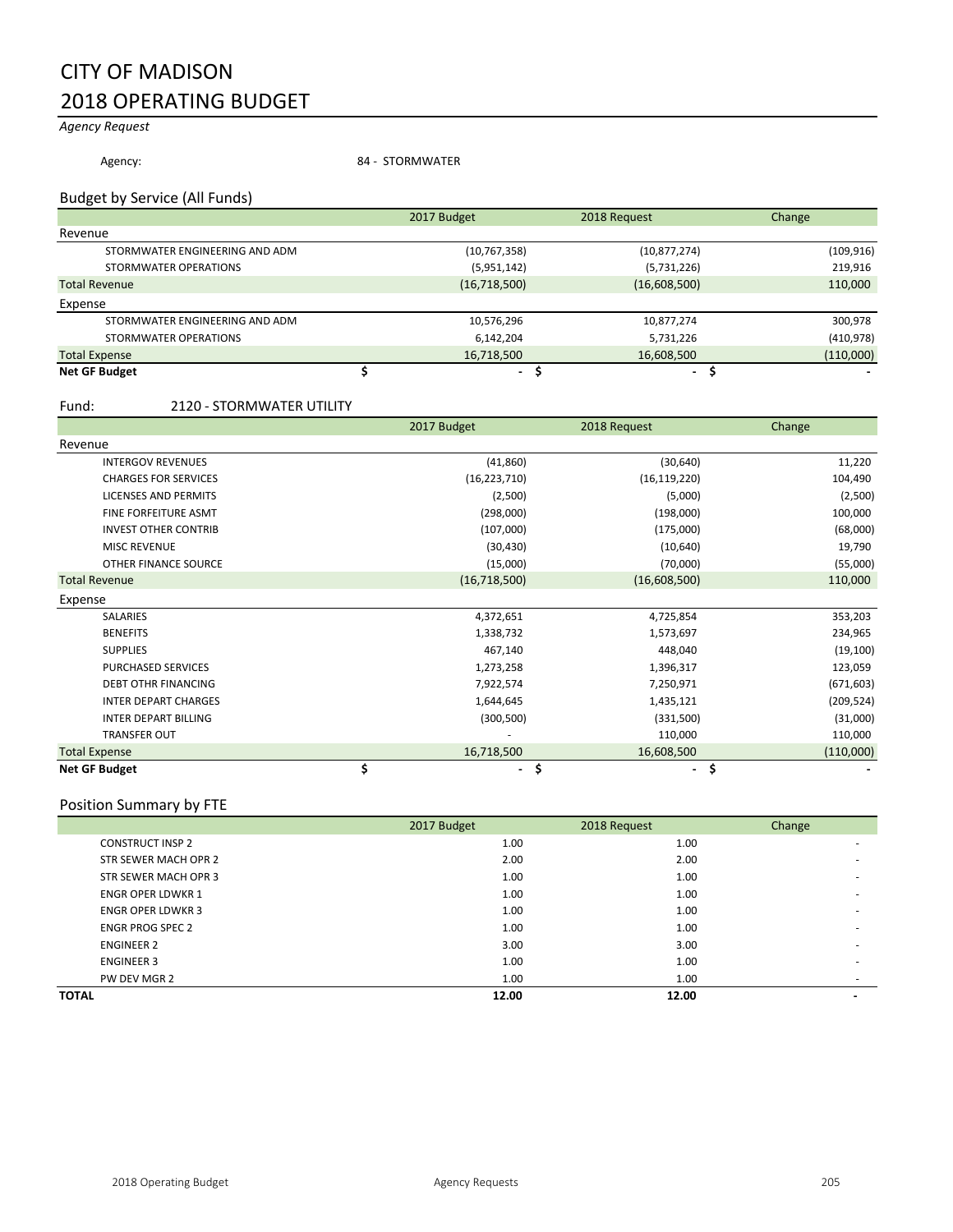

Department of Public Works **Engineering Division** Robert F. Phillips, P.E., City Engineer

City-County Building, Room 115 210 Martin Luther King, Jr. Boulevard Madison, Wisconsin 53703 Phone: (608) 266-4751 Fax: (608) 264-9275 [engineering@cityofmadison.com](mailto:engineering@cityofmadison.com) [www.cityofmadison.com/engineering](http://www.cityofmadison.com/engineering)

**Assistant City Engineer** Michael R. Dailey, P.E.

**Principal Engineer 2** Gregory T. Fries, P.E. Christopher J. Petykowski, P.E.

**Principal Engineer 1** Christina M. Bachmann, P.E. Eric L. Dundee, P.E. John S. Fahrney, P.E.

**Facilities & Sustainability** Jeanne E. Hoffman, Manager

**Operations Manager** Kathleen M. Cryan

**Mapping Section Manager** Eric T. Pederson, P.S.

> **Financial Manager** Steven B. Danner-Rivers

July 12, 2017

To: Dave Schmiedicke, Finance Director

From: Robert F. Phillips, City Engineer

Subject: Engineering Division's 2018 Storm Water Utility Budget

The Engineering Division is pleased to submit our 2018 operating budget for the Storm Water Utility, a utility funded entirely through user fees.

The primary objective of the City of Madison's Storm Water Utility is to safely convey storm water, reduce flooding and improve the quality of our lakes and streams. Catch basins are cleaned on a regular basis and ponds, rain gardens, and other best management practices are constructed to reduce total suspended solids (TSS) and phosphorus entering the receiving waters. Greenways are constructed and reconstructed and shorelines are repaired to reduce erosion. Pollinator habitat is created through better greenway and pond maintenance.

In addition to the routine activities associated with running the Storm Water Utility, specific 2018 initiatives include expanding the alternative vegetative maintenance program which promotes the growth of pollinator friendly habitat and control of noxious weeds and invasive species. Work is performed by Operation Fresh Start (OFS) trainees. In addition to the direct benefits of this program, the partnership with OFS has provided Engineering an opportunity to expand its recruitment efforts for new hires and provided a more diverse pool of candidates. In 2017 Engineering hired two former OFS trainees to perform landscape maintenance of City medians and facilities. Other 2018 initiatives include measuring depth of sediment in ponds so that a good program for pond sediment maintenance can be established, completing the rating of all greenways, and implementing a Computerized Maintenance Management System (CMMS).

A Storm Utility rate increase of approximately 3% is expected. The increase is mostly attributed to an increase in debt service. If you have any questions, please feel free to contact Steve Danner-Rivers or myself.

Sincerely,

Robert F. Phillips, P.E. City Engineer

RFP: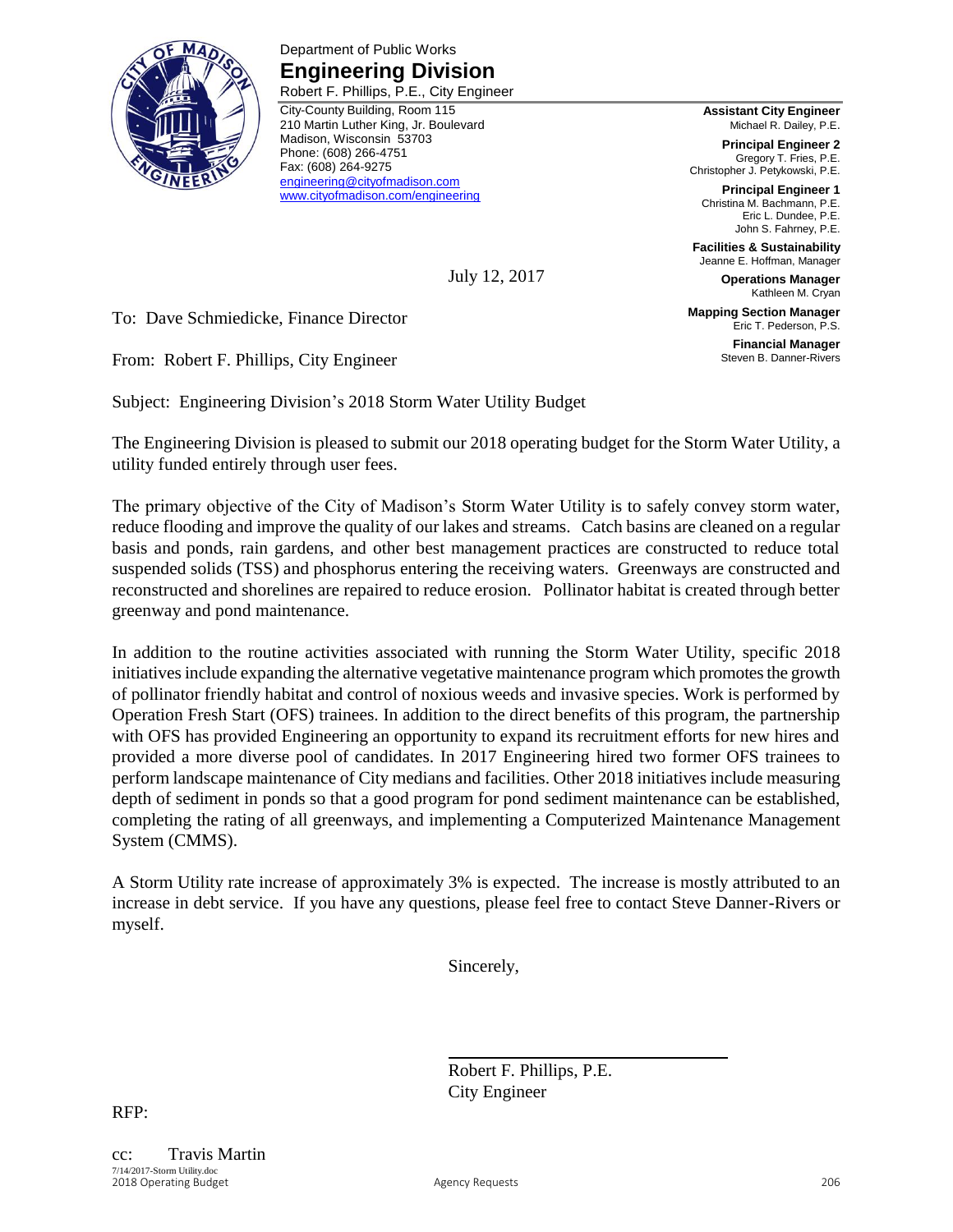# 2018 Operating Budget: Service Proposals

# **SERVICE IDENTIFYING INFORMATION**

SELECT YOUR AGENCY:

Stormwater Utility

SELECT YOUR AGENCY'S SERVICE:

Stormwater Engineering and Administration

SERVICE DESCRIPTION:

This service is responsible for the design and inspection of stormwater infrastructure construction, and the general administration of stormwater utility permits and records. The goal of this program is to centrally monitor the overall operations of the Stormwater Utility.

### **SERVICE GOALS**

What community need does the service address?

Reduce flooding while improving the water quality of our lakes and waterways.

Who are the recipients of the service?

- Madison Stormwater Utility ratepayers
- Residents
- **•** Businesses and their employees and customers
- Visitors to our City

What outcomes will be produced at the proposed funding level?

• Comply with regulatory requirements. • Reduce the total suspended solids (TSS) and total phosphorous (TP) in the City's stormwater runoff prior to discharge to our surface waters. • Design, construct and inspect storm sewers and drainage areas to provide adequate capacity to convey all peak design flows. • Expand storm sewer and drainage system as necessary to accommodate the growth of the City minimizing the cost to current City residents. • Provide adequate capacity to convey all peak design flows. • Minimize flooding due to storm events. Protect municipal investment by increasing the useful life and capacities of the system and parts. Use operating funds efficiently.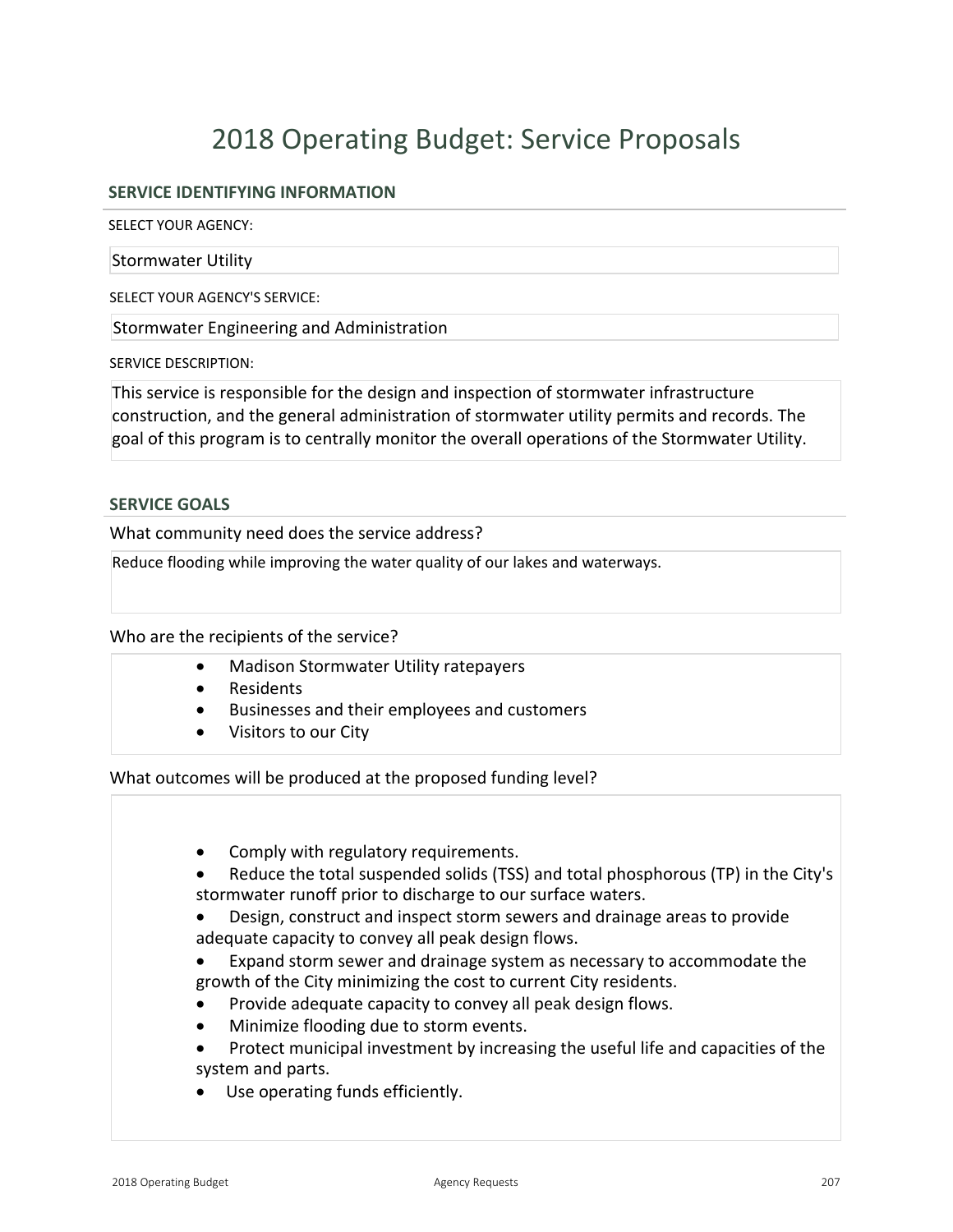What strategies are planned for 2018 to advance the stated outcomes?

| Partner with neighboring municipalities, regulatory agencies, and public<br>$\bullet$<br>watershed organizations.                                         |
|-----------------------------------------------------------------------------------------------------------------------------------------------------------|
| Design and construct Urban Best Management Practices.                                                                                                     |
| Expand implementation of alternative vegetative management of<br>Stormwater management areas.                                                             |
| Rehabilitate and replace system assets in a planned manner based on<br>condition to assure assets function as designed.                                   |
| Coordinate replacements with street reconstruction and resurfacing<br>projects to maximum extent feasible.                                                |
| Use trenchless technology to rehabilitate existing sewers where feasible<br>to reduce cost and minimize disruption to residents, businesses and visitors. |
| Expansion of services to be funded by developers (new subdivisions)<br>and assessments (existing areas with no current storm sewer).                      |
| Use in-house crews to construct solutions to localized drainage issues.                                                                                   |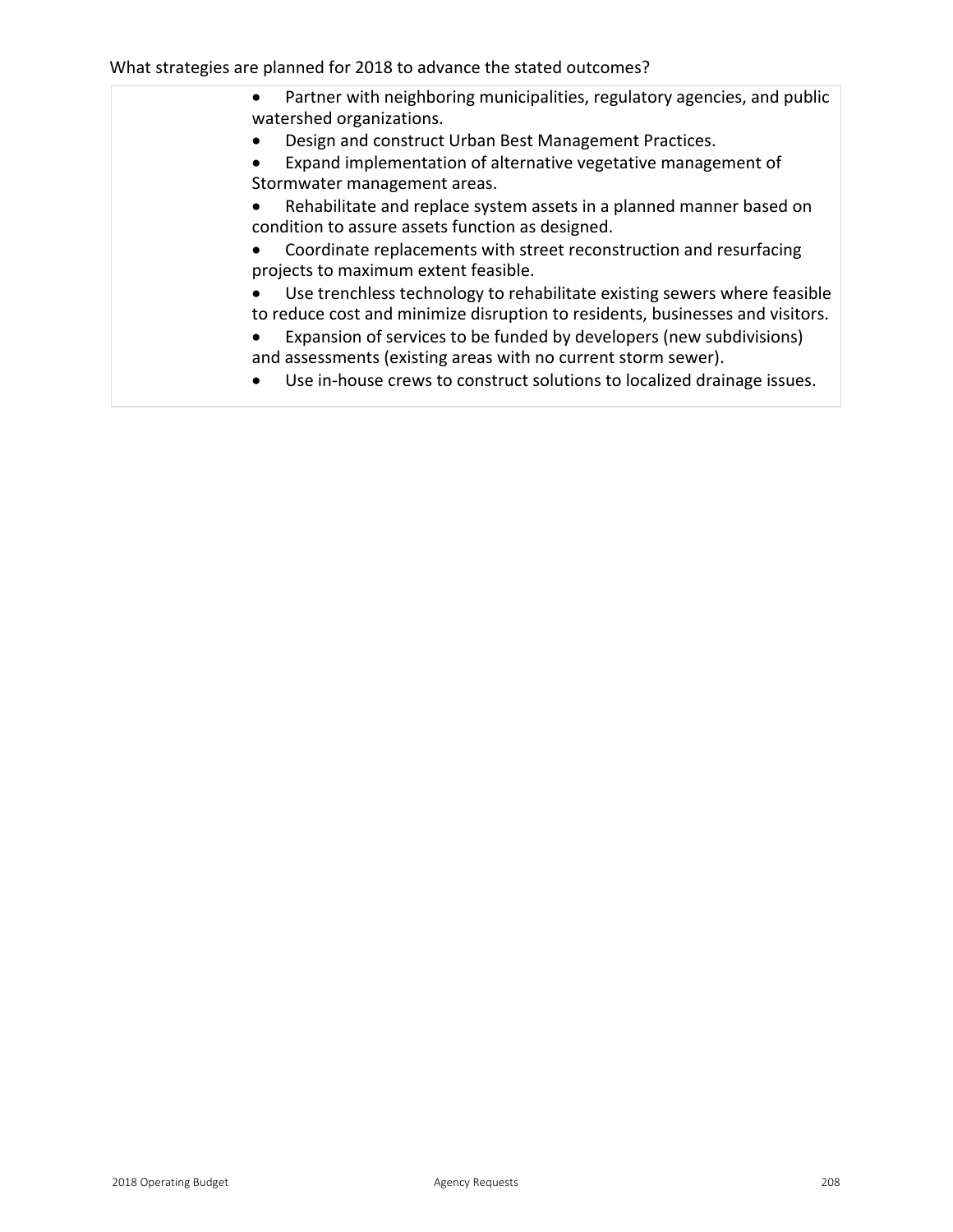# 2018 Operating Budget: Service Proposals

# **SERVICE IDENTIFYING INFORMATION**

SELECT YOUR AGENCY:

#### Stormwater Utility

SELECT YOUR AGENCY'S SERVICE:

Stormwater Operations

SERVICE DESCRIPTION:

This service is responsible for the operation and maintenance of Stormwater Utility system infrastructure of storm sewer mains, basins, and greenways. The goal of the service is to maintain, repair, rehabilitate, and construct the stormwater system infrastructure in accordance with design and improvements. Planned initiatives include the implementation of a Computerized Maintenance Management System (CMMS).

### **SERVICE GOALS**

What community need does the service address?

Reduce flooding while improving the water quality of our lakes and waterways

Who are the recipients of the service?

- Madison Stormwater Utility ratepayers
- Residents
- Businesses and their employees and customers
- Visitors to our City

What outcomes will be produced at the proposed funding level?

- Comply with regulatory requirements.
- x Reduce the total suspended solids (TSS) in the City's stormwater runoff prior to discharge to our surface waters.
- Minimize flooding due to storm events.
- Reduce inconvenience and damage of storm events by responsibly responding to flooding calls.
- Protect municipal investment by increasing the useful life and capacities of the system and parts.
- Use operating funds efficiently.
- **•** Perform all activities safely and avoid injury.